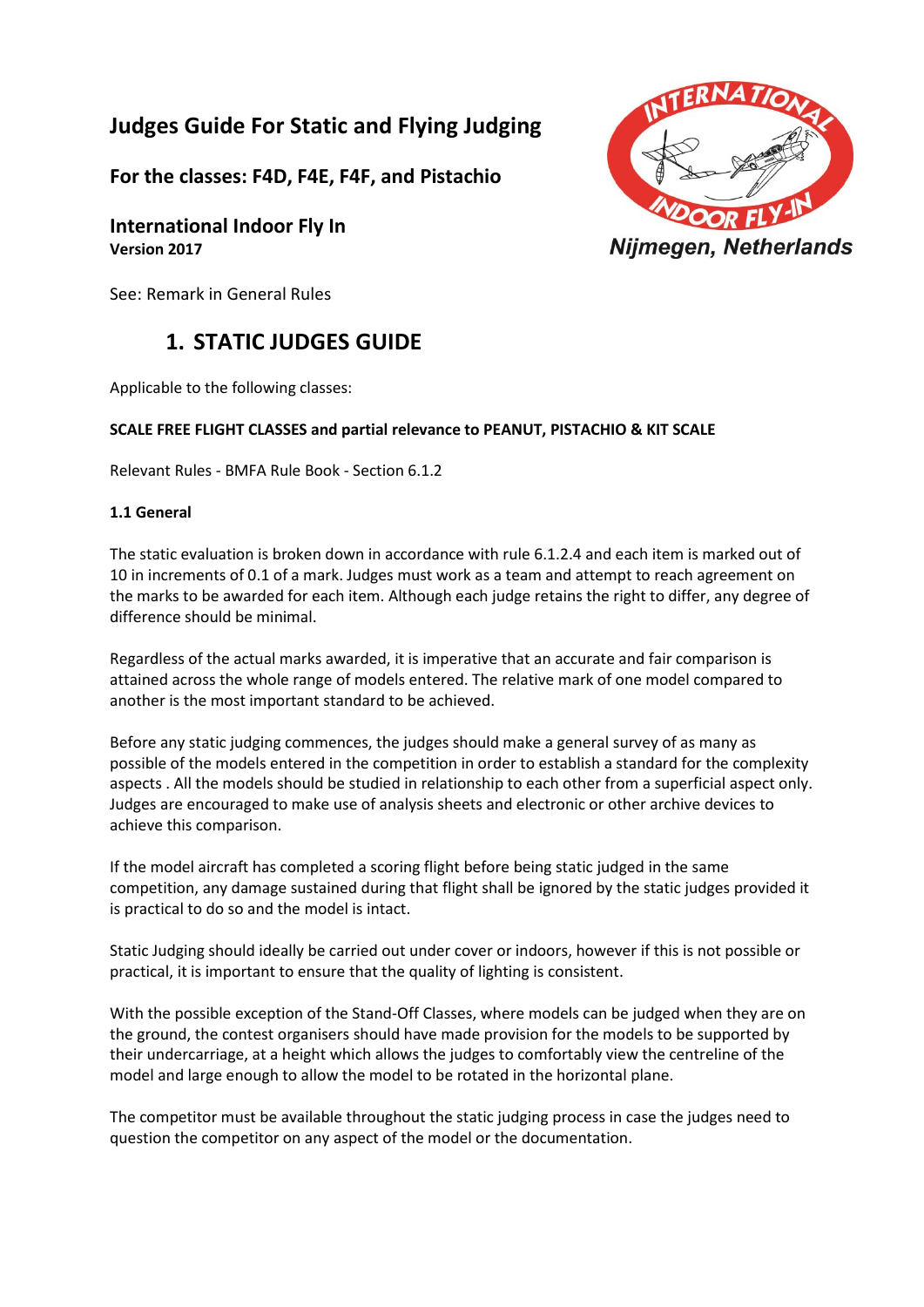Depending upon the size of the model, additional handlers should also be available to position the model as directed by the judges. Direct measurement of the model is not permitted and with the exception of all the indoor classes, models should not be handled by the judges. I

t is important that the judges retain all the score sheets until all the models have been judged in case any corrections are necessary.

# **1.2 Competitors' Declaration and the 'Builder of the Model rule'**

Judges must carefully examine the Competitors Declaration to ensure that it has been correctly completed and that there are no conflicting statements.

The purpose of the declaration questionnaire is to assist the static judges to determine the method of construction and the extent to which any components not manufactured by the competitor have contributed towards the scale accuracy.

The Builder of the Model rule effectively means that if the competitor did not make it, then he gets no marks for it ! This is particularly important when the overall outline is dependent upon the use of moulded major airframe components. The onus of proof of the manufacture of such components lies with the competitor and where commercially available parts have been used in the construction of the model, the "Scale Accuracy" marks, "Craftsmanship" marks and "Scale Detail" marks must be reduced accordingly.

If the competitor claims that the model is based on commercially available mouldings which he has modified to improve the scale accuracy, then unless these modifications are comprehensively documented, the marks awarded must reflect the origin of the mouldings.

# **1.3 Documentation**

The model is judged by comparison with the proof of scale documentation presented and judges should only award marks based on the quality of this documentation. It follows therefore that if the documentation is missing or of poor quality then this must be reflected in the marks which can be awarded. The minimum documentation requirements are stated in paragraph 6.1.2.2 of the rules and the penalties for not providing this minimum are specified in paragraph 6.1.2.3 of the rules.

Paragraph 6.1.2.4 provides advice on how the documentation should be presented and good presentation should be rewarded, but there is more to 'quality of documentation' than how it is presented. Good presentation is no guarantee that it is fully comprehensive and Judges must ensure that a competitor does not benefit by default when the documentation is incomplete or of poor quality.

# **1.3.1 Photographs.**

Photographs are the prime means of determining the outline accuracy, surface texture and realism of the model relative to the full size aircraft and must always take precedence over drawings if there is any doubt when assessing these aspects of static judging.

Photographs submitted as evidence of outline accuracy should show the complete aircraft. photographs should be in focus, with a good depth of focus and ideally free from distortion, e.g. proximity related distortion from being taken too close to the subject or perspective distortion resulting from the use of a wide angle lens.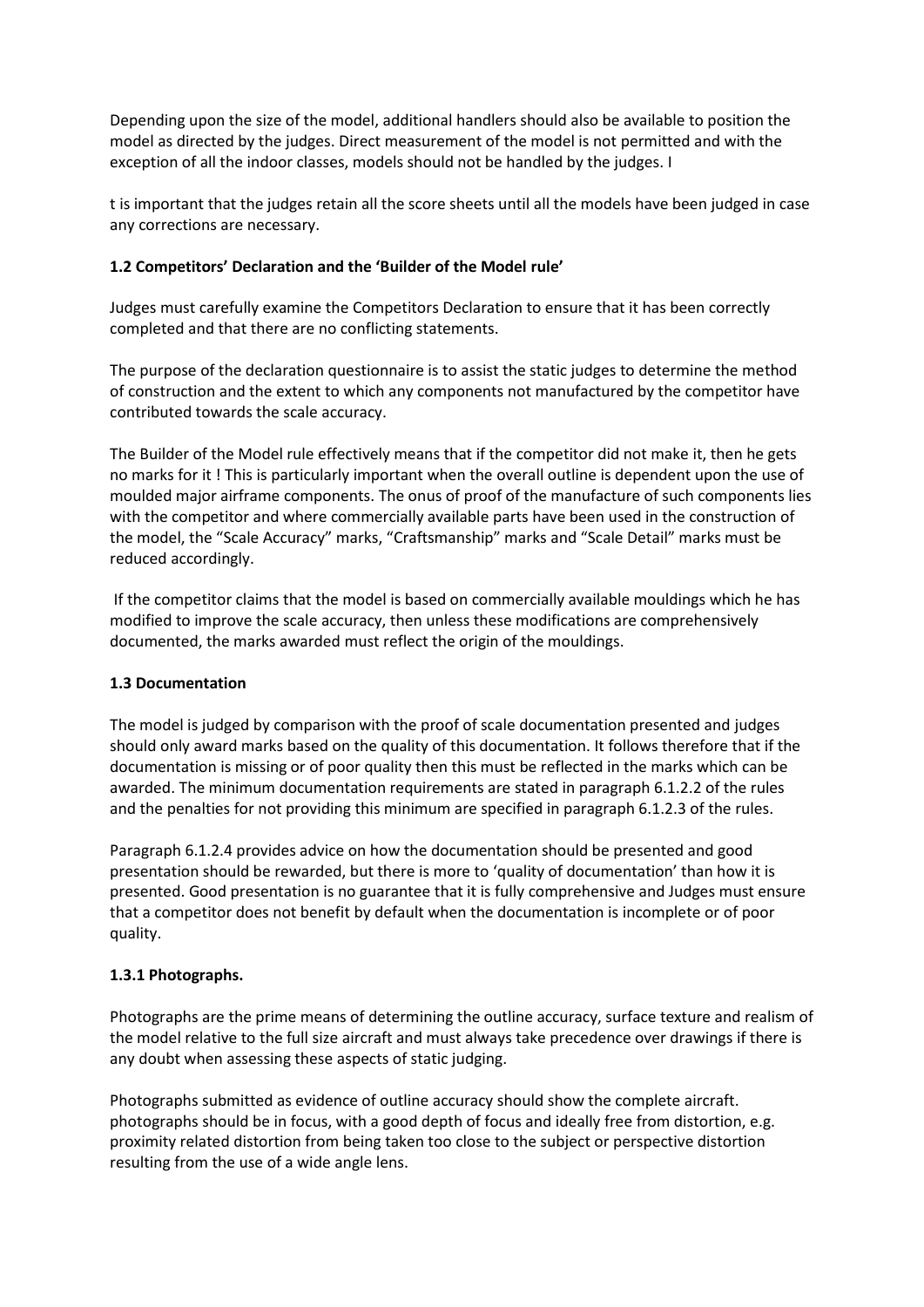Photographs showing the complete aircraft should also be of a reasonable size and the image size should not be less than 15cm wide. Photographs which provide evidence of scale details may be smaller but the location of the detail on the aircraft must be clearly marked.

With the ready availability of computerised photo editing software (e.g. Photoshop), Judges should be on their guard in order to spot photographs of the full size aircraft which may have been edited in order to hide errors on the model. Similarly judges must also be on the lookout for photographs of the model which have been edited to make the model appear to be the full size aircraft.

# **1.3.2 Scale Drawings.**

The specification for drawings is defined in rule 6.1.2.2(a)(ii), but this only defines minimum dimensions. Line thickness is also important and drawings which show thick outlines is often an indication that the drawing has been enlarged from a small image and will be of dubious accuracy. The line thickness of a drawing should ideally be no greater than 0.5mm.

Judges should seek to verify the origin of the drawings and be particularly aware that being labelled an Aircraft Manufacturer's GA drawing is no guarantee of accuracy. If a 3-view drawing has been divided in order to show each view of the model with the associated photographs on the same card, Judges must ensure that unless each view has been certified the original three-view should be available as proof of certification.

# **1.3.3 Proof of Colour.**

It is essential that if high marks are to be awarded, a comprehensive standard of colour documentation must be presented Correct colour may be established from colour photographs; from published descriptions if accompanied by colour chips certified by competent authority; from samples of original paint; or from accepted published colour drawings.

Colour photographs however, can be unreliable since they can be reproduced in virtually any shade, furthermore the ambient light conditions (colour temperature and polarization) prevailing when the photographs were taken may not be the same as when the model is judged. E.g. photographs taken of the prototype illuminated with artificial light are not reliable proof of colour when the model is judged outdoors.

The optimum photographic proof of colour has to be a good quality photograph of the model and the subject aircraft posed together preferably taken outdoors or illuminated with the same balanced lighting. This ensures that any errors introduced by the photo reproduction process will be the same for the model and the full size aircraft.

Published colour chips and charts are acceptable when identified in a published written description, but judges should be suspicious when colour patches painted by the competitor are accompanied by a letter authorising authenticity, unless the patches themselves are identified and authorised by a competent authority. When the model is painted with the same paint used for the subject aircraft, the proof including batch details must be accompanied by certification from the owner of the full size aircraft. This in itself is no guarantee of colour accuracy even when the paint is from the same tin as used on the full size, because the finished colour is often influenced by what it is applied to and the surface material and preparation under the topcoat. Proof of colour must also indicate whether the finish is matt or gloss, or somewhere between.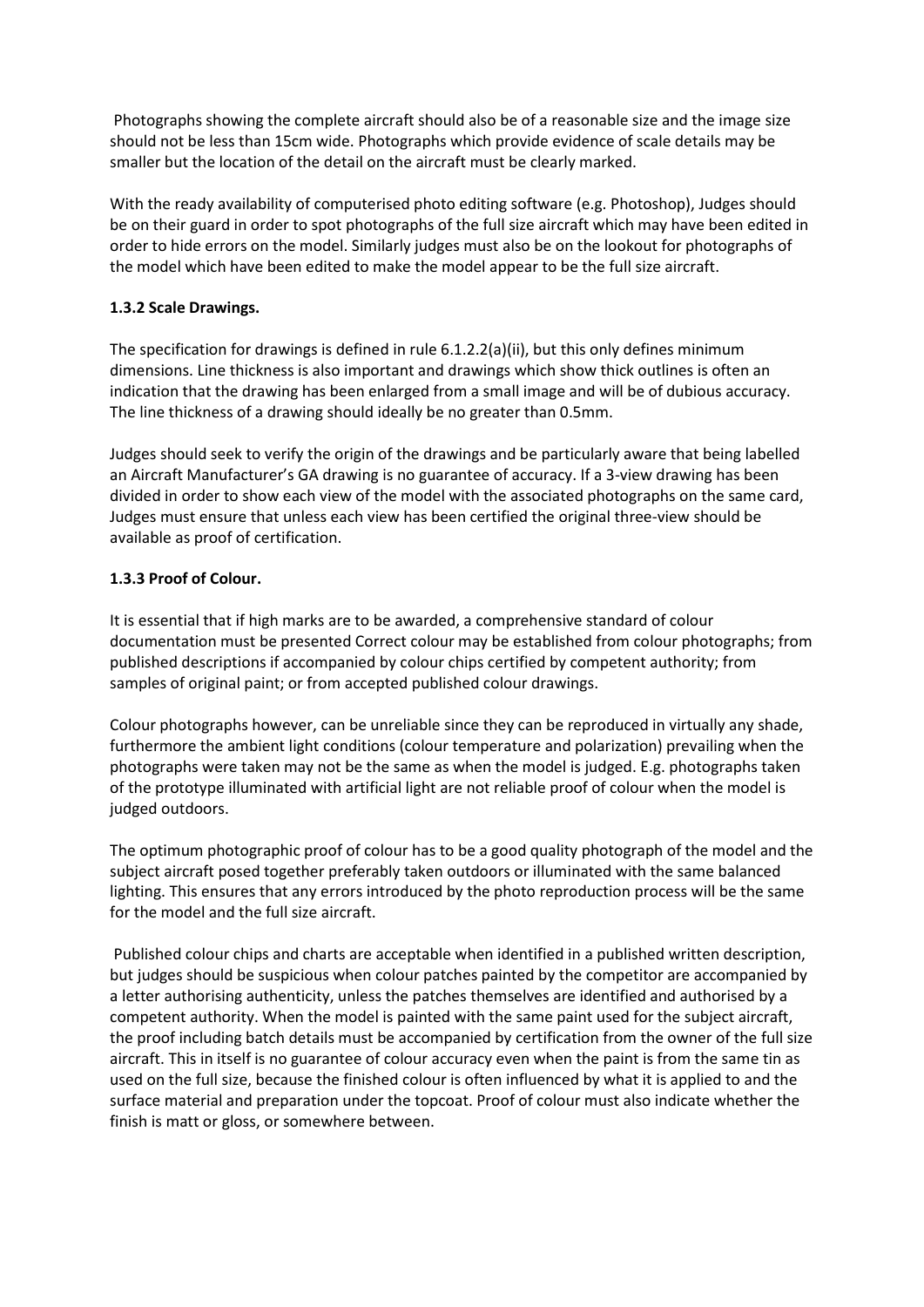## **1.3.4 Proof of Markings**

The markings on an aeroplane identify that particular aeroplane from another of the same type (unless of course only one was built). Comprehensive evidence showing both sides of the subject as well as the upper and lower surfaces of the wings, can be difficult to obtain and whilst photographs of a similar aeroplane may be available, judges should only award high marks for aircraft markings if the documentation provides evidence of all the markings. All too often, whilst excellent photographs are provided for the aeroplane type, only one photograph shows the subject aeroplane and judges must not make assumptions that the markings are the same on each side of the aeroplane. As a guide, if only one side elevation of the subject is submitted as evidence of markings, and there is no indicative evidence to support the remainder of the markings, irrespective of how complex they are, no more than 2.5 marks should be awarded.

## **1.4 Assessment of the Model**

Having first carefully examined the Competitor's Declaration and his Documentation, the judges can now commence assessment of the model and get some marks on the score sheet.

There are no rules governing the order in which the various aspects are marked but it is suggested that they are marked in the order they appear on the score sheet. In practice there is considerable overlap of these aspects, e.g. errors in outline are often revealed by the colour scheme and the markings or the positioning or omission of details.

Particular attention must be paid to models whose overall outline is dependent upon the use of moulded major airframe components. Unless it is obvious, or stated in the documentation, judges should question the competitor to determine precisely who is responsible for the accuracy of the moulding and marks can only be awarded for accuracy of outline when the judge is satisfied that the competitor did the work necessary to achieve it, e.g. when it can be proven that the competitor produced the plug and/or the mould.

# **1.4.1 Outline Accuracy**

The model should first be positioned in a pose similar to that in the best photograph and checked for any obvious discrepancies. Photographs that are taken at an oblique angle can often give a false impression of dihedral and rigging angles and the drawings may provide a more accurate reference. This procedure is then repeated with other suitable photographs.

(a) Side view, for the fuselage outline, cabin or canopy shape (including significant internal structure where visible), cockpit aperture shape, engine cowling, propeller and spinner shape or rotor blade section and static droop (where applicable), outline of fin and rudder, wing and tailplane sections. Also the shape, angle and position of landing gear legs and nose/tail wheel or skid, the size of wheels and tyres. If applicable a check should be made of wing stagger, wing gap and the shape and arrangement of struts and rigging wires. Particular attention should be given to the aerofoil section and any changes of section along the wing. It will be necessary to examine both sides of the model because there are few aeroplanes where the port side is identical to the starboard side.

(b) Front-end view, for dihedral, wing thickness and taper, washout, wing struts, bracing and gap on multi-wing aircraft. Also the thickness of fin, rudder and tailplane, crosssections of fuselage and engine cowling, cowling shape and cut-outs, propeller size and blade shape or rotor blade section and static droop (where applicable), shape of cockpit canopy or windshields; size, shape, position and angle of landing gear, wheel track, tyre thickness.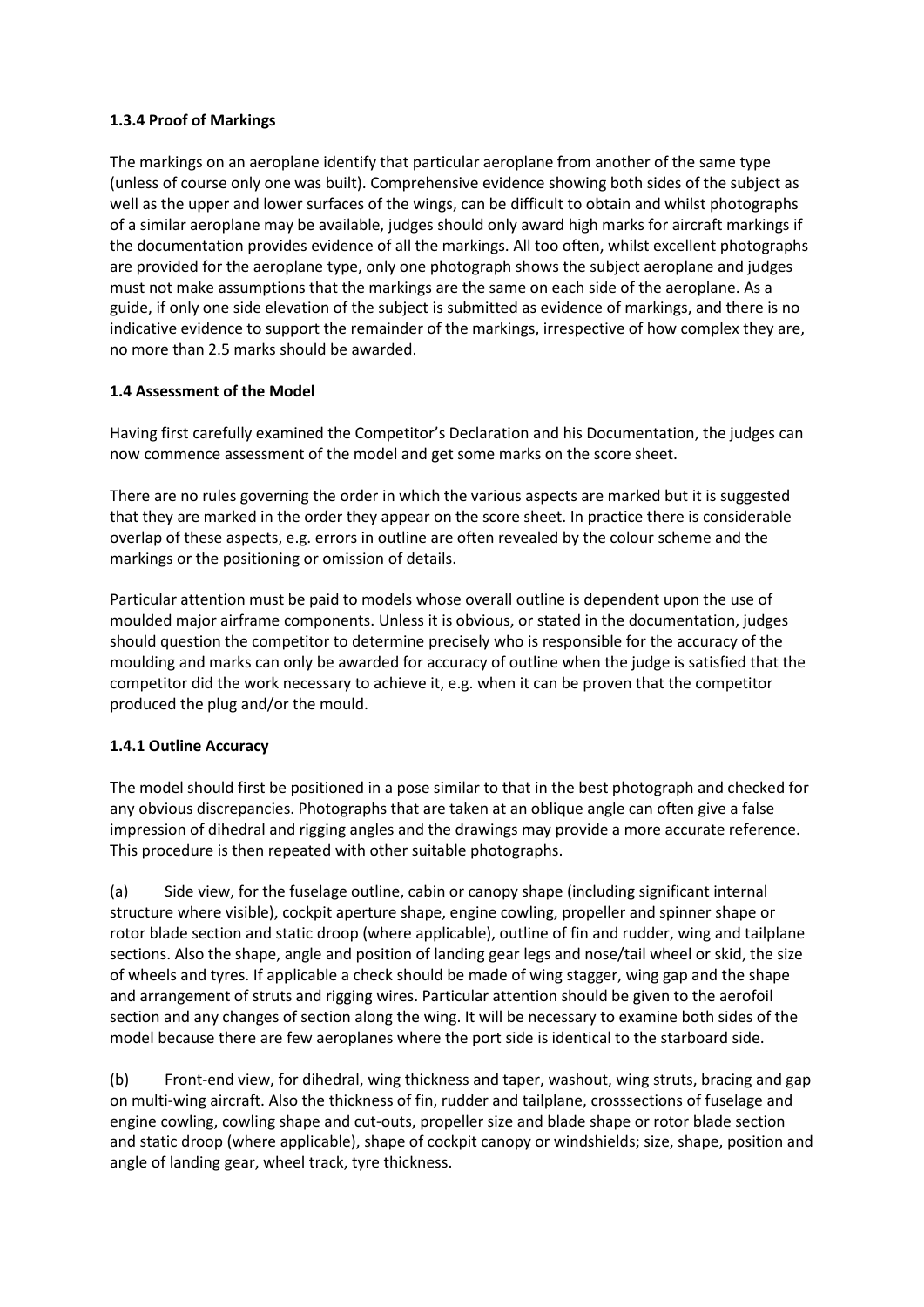(c) Plan view, for wing outline and fairings, aileron size, flaps; tailplane size and outline; elevator size, shape and cut outs, trim tabs, fuselage shape and taper, cockpit or canopy shape, engine cowling shape. It is usually necessary to also examine the underside of the model if there are features of the outline which are not clearly visible in any other view. The plan view assessment also provides the opportunity to check the accuracy and the position of the markings

# **1.4.2 Markings Accuracy**

Check that the position and size of all markings are correct; that the style and thickness of all national markings, unit/serial/detail alpha-numeric characters, badges and logos are correct. Check that any trim strips or pin striping are of the correct dimensions and are correctly positioned. Check the layout of camouflage patterns.

Particular emphasis should be made to the relative positioning between markings and key features on the airframe as these often highlight errors in shape and outline and can be a good indication of scale accuracy. It cannot be assumed that the markings are the same on each side of the aeroplane and judges should only award high marks if the documentation provides evidence of all the markings.

# **1.4.3 Markings Complexity**

Prior to commencing judging, the judges should agree the principle for awarding complexity points in relation to markings. A high mark for markings complexity is not solely dependent upon the number of markings, but the difficulty in achieving the required effect. Complex lettering, particularly when spread over a large area or relating to key positions on the airframe, should attract a higher complexity mark than sparsely positioned markings of more simple design. Curved lines are usually more complex than straight lines. Camouflage patterns should be considered carefully, with the more complex styles involving irregular patterns and indistinct edges being rewarded accordingly. For high marks to be given in this section it is also important that evidence is provided for all the markings.

# **1.4.4 Colour Accuracy**

Judges should ensure that when judging colour accuracy, the documentation must be examined under the same ambient light conditions (colour temperature and polarization), as the model i.e. avoid placing the judges chairs in the shade or close to anything where reflected light may not be the same as the light on the model. Judges should also avoid wearing tinted or polarizing glasses.

When the evidence for colour accuracy is that the same batch of paint was used to paint the subject aircraft, it is unsafe to assume that the finished colours will be the same. Unless painted in very dark colours the nature of the surface material and the surface preparation (primer/undercoat) will affect the finished topcoat. The glossiness should also be checked.

Also check the colours used for markings, lettering and insignia including camouflage colour schemes and the correct degree of merging of the shades.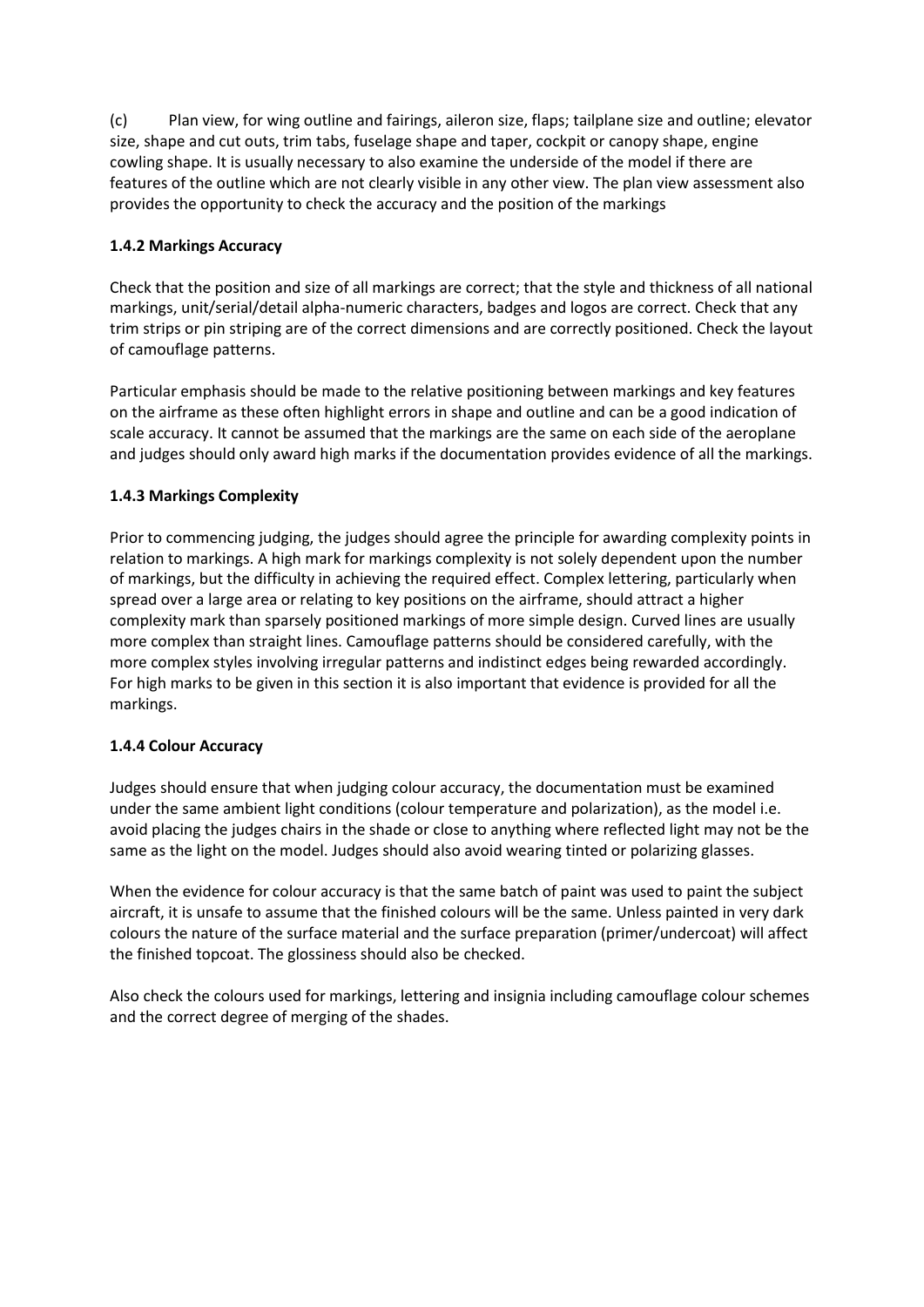## **1.4.5 Colour Complexity**

The system for awarding colour complexity points should be agreed before starting competitive judging. This should not be confined simply to the number of colours used, but also how they are distributed on the model i.e. the complexity of the boundary between colours and whether applied to flat or curved surfaces on fabric or solid surfaces etc. Camouflage patterns should be considered carefully, with the more complex styles involving irregular patterns and indistinct edges being rewarded accordingly.

Consideration should be given to the greater effort involved in reproducing multi-coloured finishes compared to models which feature only one or two basic colours. Up to two complexity points may be given for each main colour that covers a significant part of the airframe. A maximum of a single point may be given for each minor colour, such as those for the insignia, struts, guns, bombs etc. Basic colours of black and white should attract a fraction of a complexity point. It is again essential that if high marks are to be awarded, a comprehensive standard of colour documentation must be presented.

## **1.4.6 Surface Texture**

The texture and appearance of the surface of the model should be a good scale reproduction of the subject aircraft and this is one aspect that is often not clearly documented; remember the judge cannot use his own knowledge or make assumptions, based on the subject aircraft type and when it was built.

Fabric covered surfaces should be covered in material which shows the coarseness of the weave to the correct scale. The edge treatment of the fabric including rib tapes must be as documented, i.e. frayed, pinked or straight. Rib stitching should show the correct or simulated knots and inspection panels should show the correct lacing The underlying structure, stringers and wing ribs should also show the correct degree of prominence.

Ply covered or wooden monocoque structures should be correctly simulated and any sag between the ribs and formers should be apparent if this is present on the subject aircraft. Many aircraft which had plywood skinning were also covered with fabric and this should be correctly reproduced.

Metal stressed skin structures should show simulation of the correct type of riveting or fixing and removable panels should show simulation of the correct type of fastening.

In all instances the appropriate surface roughness and gloss or matt finish should be correctly reproduced.

## **1.4.7 Scale Realism**

Realism is a question of how well the model captures the character of the subject aircraft. The judges should ask themselves if they are looking at the subject aircraft in miniature, or just a model aeroplane?

If the subject aircraft is an unblemished museum example then the model should be in similar pristine condition. If the subject aircraft is an operational aircraft then a degree of weathering and signs of regular use should be evident.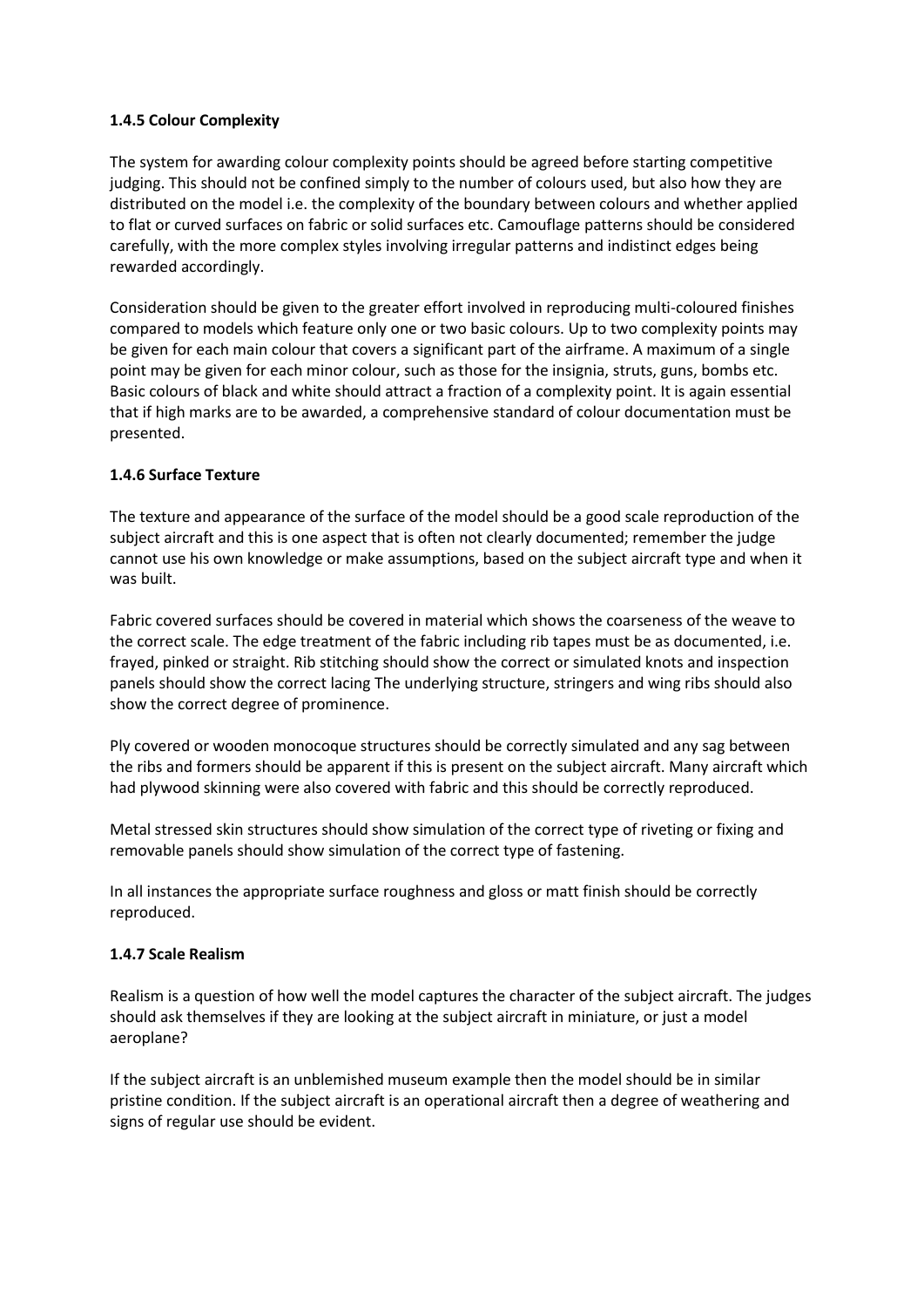The quality of the documentation is of vital importance when assessing realism, and if the documentation does not contain a picture or a photograph that 'captures' the character of the prototype then this omission must be reflected in the marks awarded. The judge must be careful to avoid making assumptions based on the type of aeroplane.

# **1.4.8 Craftsmanship Quality**

This is an assessment of the skill, ingenuity, general finesse and artistry involved in the construction and finish of the model and the principle to adopt here is that if it can be seen and is adequately documented then it can be assessed. Based on this principle, the competitor must be given the opportunity to show any features of the model which may not be immediately obvious. Access to features such as scale interior or scale structure if not visible in open cockpits must be by means of opening cockpit canopies, scale doors, hatches or wing folds etc.

Judges must consult the competitor's declaration to check for any components that are visible but have not been made by the competitor and any such items must be excluded from this assessment.

If the structural integrity of the model is dependent upon the visible use of commercially available prefabricated or engineered components, or major parts of the structure are commercially available mouldings, albeit masked by an excellent painted finish, the marks for craftsmanship must be significantly reduced.

Judges should also recognise that where components or moulds/plugs for components are produced using traditional methods, a greater level of craftsmanship is required than when CNC technology or 3D printing is used.

The model should be checked for the quality of workmanship, with particular reference to clean, sharp edges, especially trailing edges of wings and tail surfaces; correct gaps at hinge lines of control surfaces; the absence of warps in the structure; non-scale ripples in flat surfaces and inadequately filled wood grain.

Any visible non-scale Items such as switches, needle valves, silencers, exhaust pipes, fuel hose, control horns, etc. with the exception of "take-off aids" (Rule 6.1.1.19 refers), must result in a loss of marks.

Non-scale joints or fixings necessary for dismantling the model and non-scale hatches or access panels used for model operation should be unobtrusive.

## **1.4.9 Craftsmanship Complexity**

Judges should consider the overall complexity of the design awarding higher marks for more intricate shapes and structure.

Judges should also consider the variety of construction techniques and processes used in the design of the subject aircraft and whether or not these have been accurately replicated or simulated.

It is important to separate complexity from repetition and to recognize that compound curves are more difficult to reproduce than straight line or flat structures.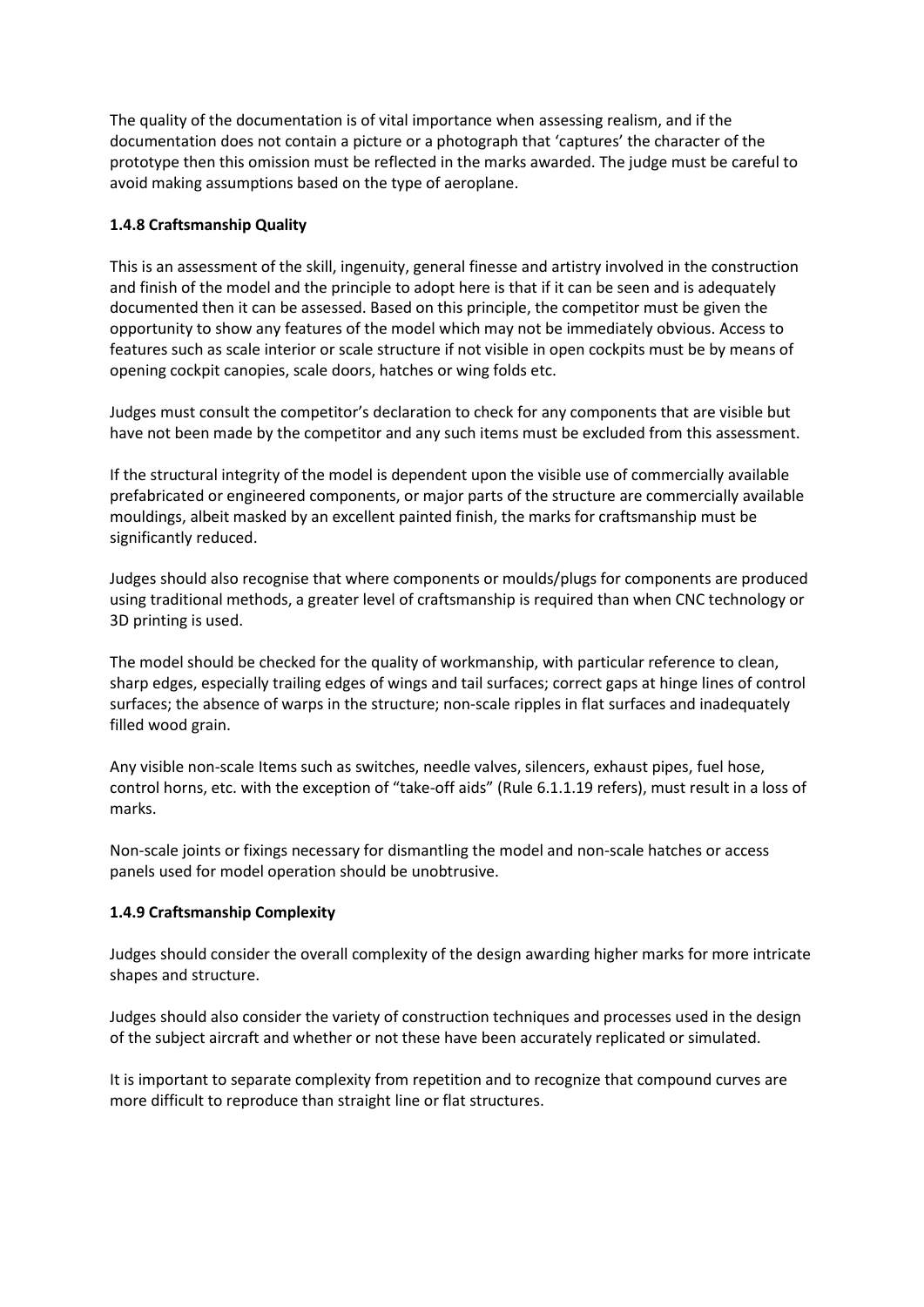Special items of ingenuity and any demonstrations of functionality other than normal control function; e.g. hinged engine covers, sliding canopies, folding wings, etc. may also be rewarded under this section. The Contest Director or Organiser must allow the Competitor to use his transmitter if required to demonstrate these features.

Judges must consult the competitor's declaration and check for any components that have not been made by the competitor and adjust the marks awarded accordingly.

The marks that are awarded must again reflect the standard of documentation presented.

## **1.4.10 Scale Detail Accuracy**

The documentation presented should clearly show the details that are being assessed. The marks awarded should reflect both the accuracy and the quantity of scale detail present. Judges should take care to verify that the competitor has not omitted details which are clearly visible in the documentation.

Particular attention should be paid to dummy engines and those parts of engines visible inside air intakes, air vents and around exhaust pipes and jet nozzles.

Check that items such as those listed below are present on the model where applicable, and that they are well documented, accurately reproduced and correctly positioned.

| <b>Hatches</b>      | <b>Brake pipes</b>               |
|---------------------|----------------------------------|
| <b>Handles</b>      | Landing gear springing           |
| Footsteps           | Tyre treads                      |
| Doors               | Wing slots                       |
| Armament            | Navigation and landing lights    |
| <b>Bombracks</b>    | Pitot head                       |
| Control cables      | Walkways                         |
| Control horns       | Tanks                            |
| <b>Fairings</b>     | Radiators                        |
| <b>Bracing</b>      | Filler caps                      |
| <b>Turnbuckles</b>  | Louvres                          |
| <b>Struts</b>       | Cooling gills                    |
| Lacing or stitching | Mass balances                    |
| Aerials             | Instrument panel                 |
| Venturis            | Cockpit or cabin interior detail |

#### **1.4.11 Scale Detail Complexity**

Again Judges must consult the competitor's declaration to check for any components that have not been made by the competitor and any such items must be excluded from this assessment.

A well-documented highly detailed model should score proportionately more than a model with little detail, even if the subject aircraft is itself sparsely detailed.

Judges should ensure when marking this aspect that they are relating to the complexity of detail actually on the model, not awarding marks for the complexity of the subject aircraft.